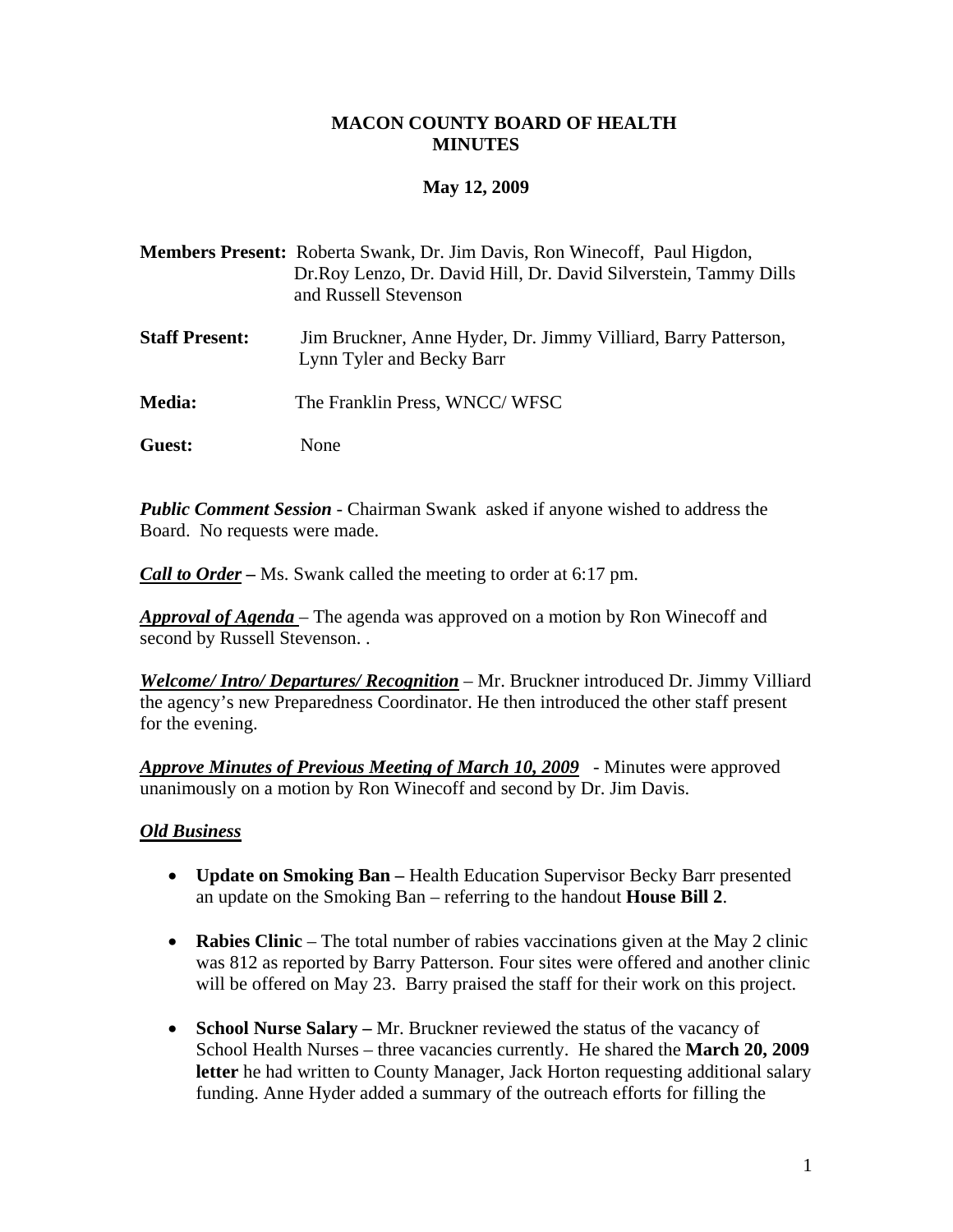# **Macon County Board of Health Minutes May 12, 2009 – Page 2**

 positions. Anne also referred to the handout in the packets of a **proclamation from Governor Beverly Perdue** recognizing School Nurses on School Nurse Day.

- **Private Drinking Well Water Program (PDWW)** An update on the program was given by Mr. Bruckner. He reviewed the **document summarizing the Private Drinking Water Well Program from April 13, 2009.**
- **Budget** Mr. Bruckner referred members to the **Core Service Document** which included columns with program cost budgeted. The total budgeted was \$4,611,667; Total Revenue \$2,526,901; Total Roll Over \$27,500; and total Net Cost \$2,057,266.
- Legislative Update Four House / Senate bills that could impact the future of Public Health were reviewed by Mr. Bruckner – issues such as well testing rules for VOC, well grouting, Appropriations Act , and concern re: the fact that the 2008 Public Health Improvement Plan done by Public Health for Public Health is not recognized by the Legislature.

# *New Business*

- **HINI Update** Mr. Jimmy Villiard gave a PowerPoint presentation on the current status of the agency's involvement on the H1N1 National situation and a summary of the hours put in by the staff on this project. His presentation included the recent update the staff had on respiratory fit testing. A **packet of information** was presented to each member.
- **Pertussis Update** As several Counties across NC have recently seen an increase in cases of pertussis, Lynn Tyler gave an update including the vaccine recommendations. She also included the efforts of the staff that were recently involved in dealing with some suspect cases of pertussis in a local day care.

# *Board Training and Information*

• Anne Hyder referred to the handouts in the packet that are updates for each member's notebooks and complimented all members present as they all had their notebooks tonight. She noted the new **cover page** with revision date of 05-12-09 and an updated version of the **Operating Procedure for the Board.** She clarified that the updates of 03-10-09 for that document included an updated template to acknowledge new Board members, meeting date change for Election of Officers,